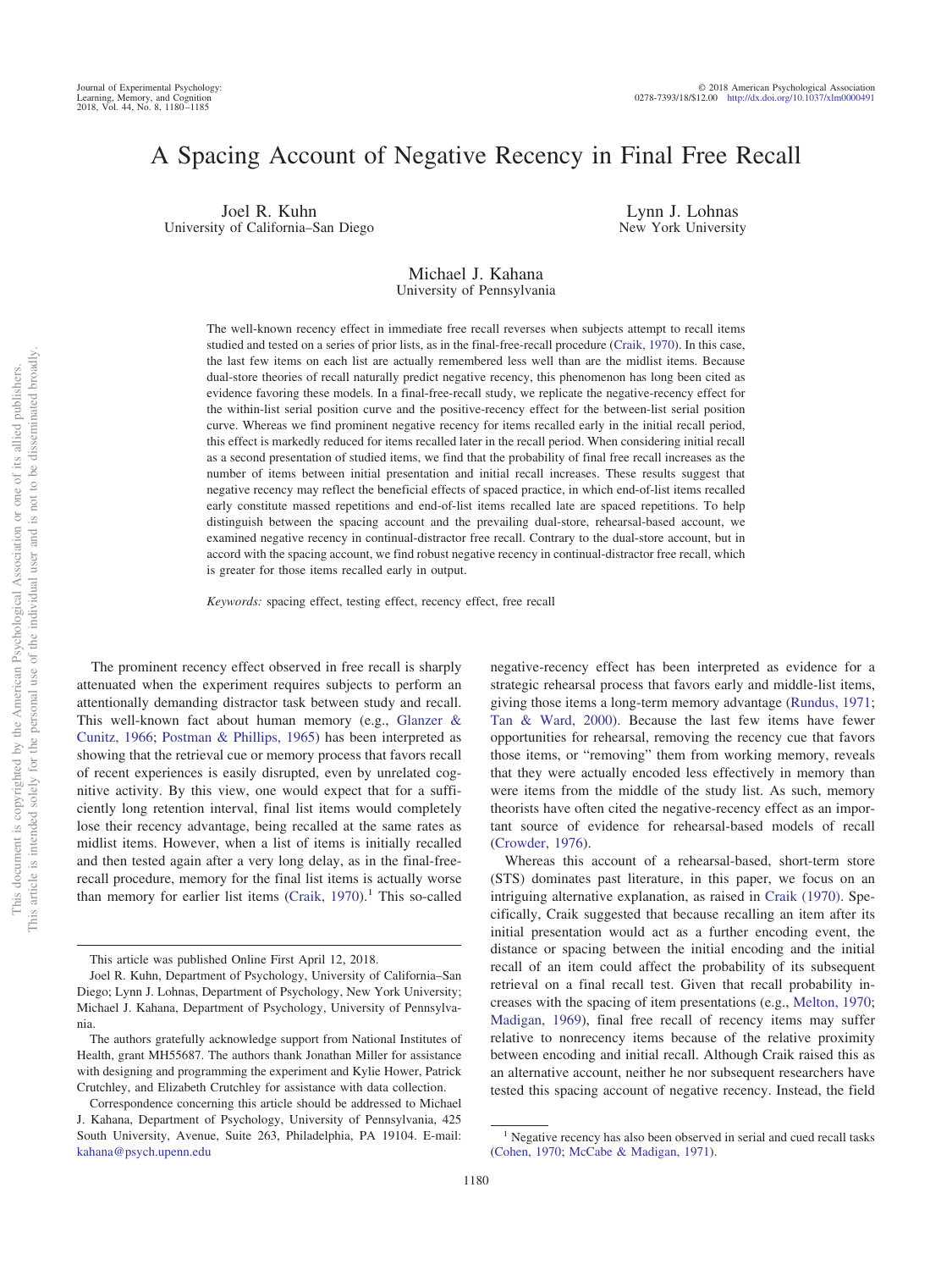has embraced the interpretation of negative recency as reflecting a failure to transfer terminal list items from short-term to long-term memory. Here we reexamine the negative-recency effect in final free recall in an effort to distinguish between the STS, rehearsalbased account and the alternative spacing account, in which spacing is measured between initial encoding and initial recall.

We analyze final free-recall data collected as part of the Penn Electrophysiology of Encoding and Retrieval Study (PEERS). Subjects recruited to PEERS took part in three subsequently administered multisession experiments, comprising a total of 20 experimental sessions (of the 171 participants who completed the seven sessions of Experiment 1, 158 also completed six sessions of Experiment 2, and 151 completed the remaining sessions of Experiment 3). Subjects in these experiments studied and then freely recalled lists of 16 common words under various conditions (immediate free recall in Experiments 1 and 3; immediate, delayed, and continual-distractor free recall [CDFR] in Experiment 2). During half of the experimental sessions, subjects were also given a final-free-recall test, and the present paper is the first to report on these data. Experiment 3 differed from Experiment 1 in that a subset of subjects were asked to verbalize all words that came to mind during recall (externalized free-recall methods; [Kahana,](#page-5-8) [Dolan, Sauder, & Wingfield, 2005;](#page-5-8) [Zaromb et al., 2006\)](#page-5-9). Because intrusions are not a focus of the present study, and because the externalized recall procedure had no reliable effect on correct recall rates [\(Lohnas, Polyn, & Kahana, 2015\)](#page-5-10), we aggregated final-free-recall data from Experiments 1 and 3.

Here we asked whether the spacing between a word's initial study and recall predicts negative recency on a delayed, final recall test. By analyzing the continual-distractor conditions in Experiment 2, we further examine the extent to which negative recency depends on rehearsal strategies that should be disrupted as subjects perform a demanding distractor task between successive, studied list items.

## **Method**

Each session of Experiments 1 and 3 consisted of 16 lists of 16 words presented individually on a computer screen. As noted earlier, each study list was followed by an immediate free-recall test, and in a random half of the experimental sessions, a finalfree-recall test followed the final (16th) immediate recall task. On each study list, words were either presented concurrently with a task cue, indicating one of two judgments (size or animacy) that the subject should make for that word, or with no encoding task, although the manipulation of encoding task was not considered here. There were three conditions: no-task lists (subjects did not have to perform judgments with the presented items), single-task lists (all items were presented with the same task), and task-shift lists (both types of judgments were used in a list, although each item was presented with only one judgment type). Because the encoding task had minimal effects on both recall accuracy and various measures of recall dynamics, we aggregated data across these conditions for the present report. We found nearly identical negative-recency effects for words in each of the encoding conditions.

Each word was drawn from a pool of 1,638 words that is available for download from the senior author's website. Earlier PEERS publications report details of list construction and the timing of item presentations. In brief, items were on the screen for 3 sec followed by a 1-sec, jittered interstimulus interval. If the word was associated with a task, then subjects indicated their response via a keypress. After the last item in the list, there was a 1,200- to 1,400-msec jittered delay, after which, a tone sounded, a row of asterisks appeared, and the subject was given 75 sec to attempt to vocally recall the just-presented items in any order. After the immediate free-recall test from the last list, subjects were shown an instruction screen for final free recall, informing them to recall all of the items from the preceding lists in any order. After a 5-sec delay, a tone sounded and a row of asterisks appeared. Subjects had 5 min to recall any item from the preceding lists. The audio recordings for both the immediate and final-free-recall tests were annotated offline using the laboratory's TotalRecall software to determine the precise sequence of recalls, including intrusions and the determination of interresponse times.

Experiment 2 was identical to Experiment 1 except for the manipulations described here. Subjects performed distractor intervals of varying duration. In each distractor interval, subjects solved math problems of the form  $A + B + C = ?$ , where  $A, B$ , and  $C$ were positive, single-digit integers, although the answer could be one or two digits. When a math problem was presented on the screen, the subject typed the sum as quickly as possible. The task was self-paced, such that a subject may have been presented with but not responded to a problem at the end of the distractor interval.

Subjects were given a monetary bonus based on the speed and accuracy of their responses. For the distractor intervals in the first two lists, one list had a distractor period after the last word presentation for 8 sec and the other had an 8-sec distractor period before and after each word presentation. In the remaining 10 lists, subjects performed free recall with five possible time durations for the between-item and end-of-list distractor tasks, such that 2 lists had each of the five conditions. As listed here, the first number indicates the between-item distractor duration and the second number indicates the end-of-list distractor, both in seconds:  $0-0$ ,  $0-8$ ,  $0-16$ ,  $8-8$ , and  $16-16$ . A 0-sec distractor refers to the typical, nonfilled duration intervals as described for Experiments 1 and 3.

For a more complete description of the methods used in Experiments 1–3, we refer the reader to earlier PEERS publications [\(Healey, Crutchley, & Kahana, 2014;](#page-5-11) [Healey & Kahana, 2014,](#page-5-12) [2016;](#page-5-13) [Lohnas & Kahana, 2013,](#page-5-14) [2014a;](#page-5-15) [Lohnas et al., 2015;](#page-5-10) [Long,](#page-5-16) [Burke, & Kahana, 2014;](#page-5-16) [Long, Danoff, & Kahana, 2015;](#page-5-17) [Long &](#page-5-18) [Kahana, 2017;](#page-5-18) [Weidemann & Kahana, 2016\)](#page-5-19). All raw data from the PEERS studies may be freely obtained from the senior author's web page [\(http://memory.psych.upenn.edu\)](http://memory.psych.upenn.edu).

#### **Results**

We first examined final-free-recall data collected after the 16 immediate free recall (IFR) lists in each session of Experiments 1 and 3. Because retrieval of an item produces learning, we considered final free recall separately for those items that subjects did, and did not, initially recall during their IFR lists (cf. [Craik, 1970\)](#page-4-0). To test the hypothesis that spacing between encoding and retrieval influences final free recall, we partitioned the initially recalled items into those recalled in early and late output positions, defining early and late as the first half and last half of outputs, respectively.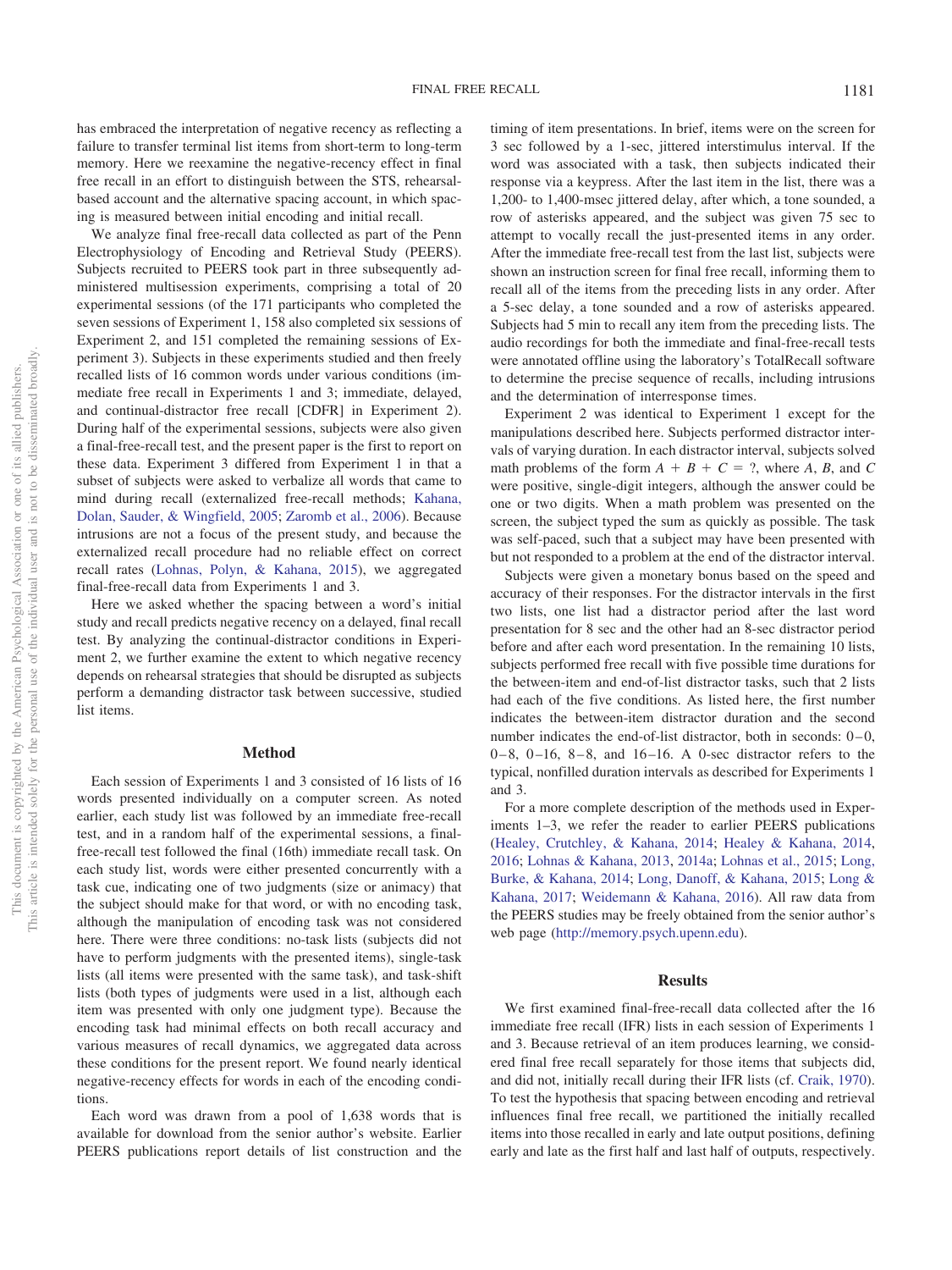This partitioning resulted in three classes of items: not-initially recalled, recalled early, and recalled late.

[Figure 1](#page-2-0) shows the probability of final free recall as a function of recency of encoding, considering both the list that each item came from and the item's serial position within that list, for a total of 256 (16  $\times$  16) possible positions. To compute the probability of final recall separately for early and late recalls, we incremented a counter for each subject at each of the 256 presentation positions for items that were initially recalled early versus late. This counter then allowed us to normalize the final recall probabilities based on the fate of the items on their initial recall test.

[Figure 1](#page-2-0) illustrates three major effects in final free recall. First, subjects recall more items from recent than from remote lists. Second, subjects rarely recall items that they failed to recall in IFR. Third, we find a pronounced negative-recency effect that is seen primarily in recall of items that were recalled in early output positions during IFR. This negative-recency effect is attenuated for items recalled in late output positions. To provide a clearer picture of the interaction between negative recency and item type, we aggregated the data across all 16 lists to depict the overall serial position curves in [Figure 2A.](#page-3-0) Here, one sees that the negativerecency effect is almost completely eliminated when the analysis is restricted to either not-recalled items or items recalled late in the recall period.

Dual-store models of memory search (e.g., [Sirotin, Kimball, &](#page-5-20) [Kahana, 2005;](#page-5-20) [Davelaar, Goshen-Gottstein, Ashkenazi, Haar](#page-5-21)[mann, & Usher, 2005;](#page-5-21) [Lehman & Malmberg, 2013\)](#page-5-22) predict that end-of-list items suffer on a final recall test because they have fewer rehearsal opportunities. In the case of the Search of Associative Memory (SAM) model, as terminal list items arrive in STS, they probabilistically displace earlier list items. Thus, at the time of test, terminal list items predominate STS and will generally get recalled at the start of the recall period (i.e., first half of recalls). Because terminal items spend a shorter period of time in STS than do earlier list items, they have weaker long-term store (LTS) associations; thus, they are harder to recall on a final-free-recall test. This accounts for the overall negative-recency effect evident in [Figure 2.](#page-3-0)

Although SAM predicts that subjects begin their recall by reporting items still active in STS, there is presumably variability in the persistence of items in STS that reflects overall goodness of memory encoding. To the extent that the durability of traces in STS also reflects effective storage of associations in LTS, we would expect that terminal items recalled early in output had greater durability in STS and greater associative strength in LTS. As such, terminal items recalled early in output should have a privileged status in LTS. However, the comparison between terminal items recalled early and late is complicated by the fact that those items may differ in other ways that are not related to their durability in STS. Because we do not observe whether terminal items that are recalled early would also have been recalled late, it is possible that some of those items remained in STS because of factors unrelated to their durability in LTS. Items recalled late in output should be weaker than those early recalled items that benefited from favorable LTS encoding but stronger than those early recalled items that benefited from stochastic factors unrelated to their LTS encoding strength. Of course, retrieval from LTS will also reflect both information that overlaps with STS durability as well as factors related to retrieval dynamics, such as having just recalled a semantic or temporal associate of the target item. Our finding that negative recency appears most strongly for terminal items recalled early in output is hard to reconcile with the classic dual-store interpretation. This is because durability in STS should be positively associated with the strength of LTS associations. However, an alternative interpretation is that later recalled terminal items have strong LTS representations but somehow dropped out of STS for other reasons.

Here we consider an alternative interpretation of negative recency that is based on the joint effects of output encoding and spaced repetitions. It is well known that recalling an item strengthens later memory for that item, often more strongly than intentionally studying that item for a later test [\(Roediger, Putnam, &](#page-5-23) [Smith, 2011\)](#page-5-23). It is also well known that spaced repetitions lead to better long-term retention than massed repetitions, with the beneficial effects of spacing repetitions often extending out to 20 or more intervening items [\(Cepeda, Pashler, Vul, Wixted, & Rohrer,](#page-4-2) [2006;](#page-4-2) [Lohnas & Kahana, 2014b\)](#page-5-24). If one considers the study of an item and its subsequent recall as repetitions of the same item, then spacing these repetitions would lead to superior recall, just as in the case of spaced study items. This idea is not original to the



<span id="page-2-0"></span>*Figure 1.* Final free recall as a function of recency of encoding. We consider three classes of items: those recalled in early output positions in IFR, those recalled in late output positions in IFR, and items that were not recalled in IFR but were recalled during final free recall. We observe a positive long-term recency effect across lists and a negative-recency effect within lists. The negative-recency effect appears greatest for the items recalled in early output positions.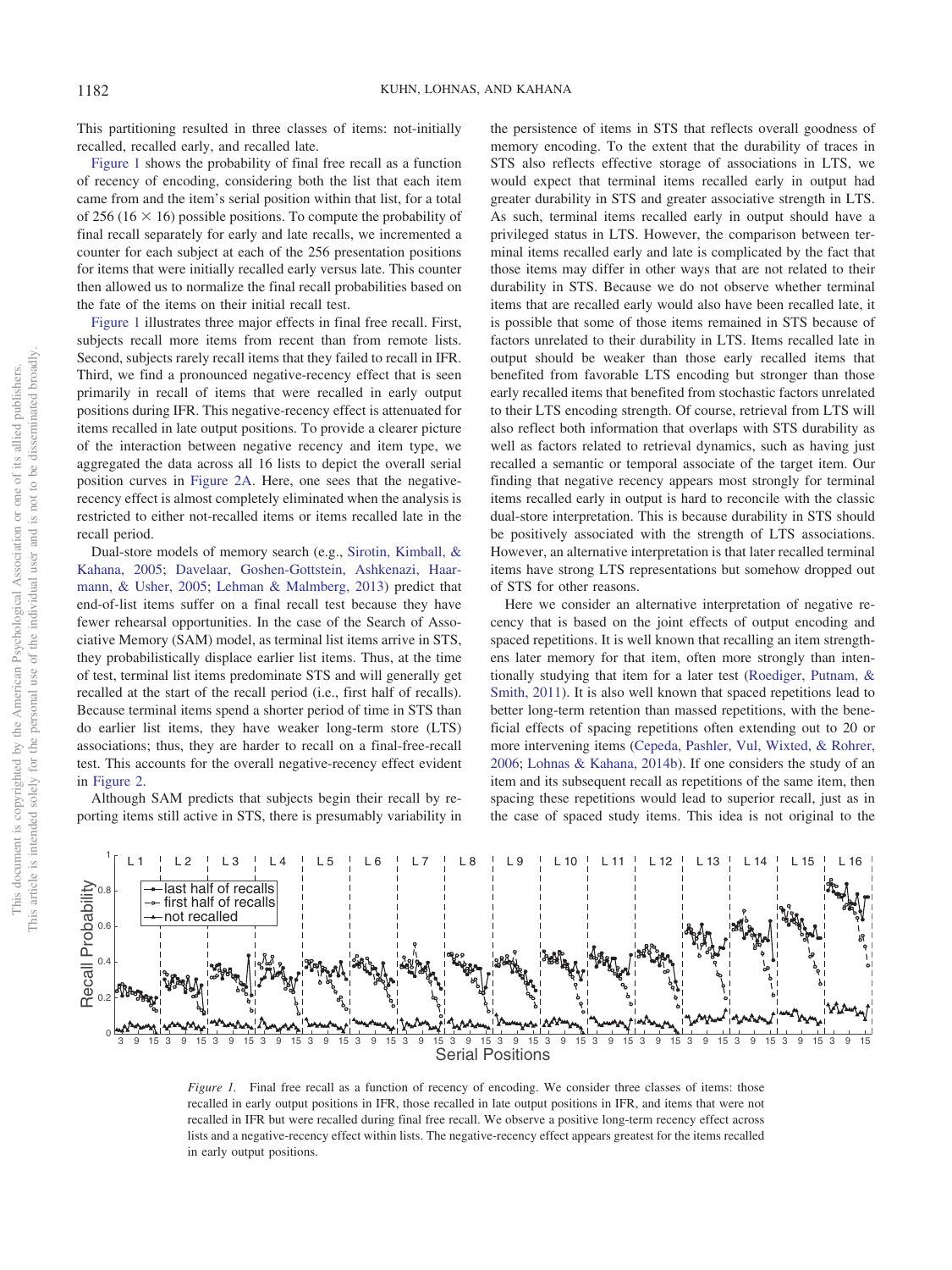

<span id="page-3-0"></span>*Figure 2.* Negative recency in final free recall. (A) Within-list serial position curve. All 16 lists of [Figure 1](#page-2-0) are averaged together. The negativerecency effect persists for the first half of recall condition but is not present for the last half and not-recalled conditions. (B) Probability of final free recall as a function of the spacing between initial presentation and recall. As the number of items between the initial presentation and the initial recall of a word increases, the probability of recalling that item during final free recall increases. Error bars reflect Loftus Masson standard error of the mean.

present paper; it was offered by [Craik \(1970\)](#page-4-0) as an alternative explanation in his classic article.

To test the spacing account, we examined the probability of recalling an item during final free recall as a function of the spacing (i.e., number of intervening items) between initial presentation and recall of the items. If learning takes place during recall, as suggested by a vast body of previous evidence (e.g., [Izawa,](#page-5-25) [1966;](#page-5-25) [Carrier & Pashler, 1992;](#page-4-3) [Karpicke & Roediger, 2008\)](#page-5-26), then the encoding and initial recall of an item constitutes two learning trials for which the traces are assessed in final free recall. If one further assumes that spaced practice leads to superior delayed recall as compared with massed practice (e.g., [Karpicke & Roe-](#page-5-26)

[diger, 2008\)](#page-5-26), then the negative recency in final free recall is just a manifestation of the spacing effect. End-of-list items will on average have shorter spacings than early list items, and those endof-list items that are recalled early should have the shortest spacings of all. [Figure 2B](#page-3-0) shows how final-free-recall performance rises monotonically with the spacing between an item during study and at initial recall, as suggested by the analogy with the spacing effect.<sup>2</sup> To assess the reliability of this effect, we computed the correlation between spacing and recall probability separately for each subject. Consistent with the spacing account, the distribution of correlation coefficients was significantly positive (mean correlation = 0.45,  $t(169) = 24.02$ ,  $p < .0001$ ).

To adjudicate between the spacing account and the rehearsal account of negative recency, we examined data from the delayed free recall (DFR) and CDFR conditions of Experiment 2. CDFR substantially curtails interitem rehearsal by having subjects perform a demanding distractor task after the presentation of each study item. Researchers have used CDFR extensively to test rehearsal accounts of recency and contiguity in free recall; indeed, this paradigm has been used specifically to examine the role of rehearsal in producing the negative-recency effect in final free recall. Given that previous studies [\(Bjork & Whitten, 1974;](#page-4-4) [Tzeng,](#page-5-27) [1973\)](#page-5-27) found mixed results, we reexamined the negative-recency effect in final free recall after both CDFR lists and DFR lists in which there was no interitem distractor.

To test the rehearsal-based account of negative recency, we compared this effect across IFR, DFR, and CDFR conditions. According to the rehearsal-based account, negative recency arises because final-list items receive fewer rehearsals than midlist items, and as such, the recency items have weaker associative representations in long-term memory. In CDFR, we would expect to see a significant disruption in interitem rehearsals as subjects in this task perform a demanding distractor task after each item presentation. As a result, we would predict substantially reduced negative recency in this condition. In IFR and DFR, subjects have similar rehearsal opportunities over the course of list presentation. However, neither group would be expected to allocate significant rehearsal to end-of-list items, either because the recall period will have begun (in IFR) or because rehearsal should be suppressed by the end-of-list distractor task (in DFR). In sum, the rehearsal account predicts reduced negative recency in CDFR and similar negative recency in IFR and DFR.

The spacing account also makes differential predictions regarding negative recency across the three distractor conditions. In IFR, those end-of-list items that subjects recall early in output have short study-test lags and consequently poor long-term retention, as seen in final free recall. In CDFR, subjects perform a demanding distractor task between items and at the end of the list, thereby increasing study-test lags for all items. Although the distractors

<sup>2</sup> The spacing final free-recall analysis was restricted to items recalled during the initial study-test lists. Thus, a subject who recalled the sequence of items from list positions 16, 15, 12, 1, and 3 would have "repeated" those items at spacings of 0, 2, 6, 18, and 16 items, respectively. For any item recalled on the initial study-test lists, we calculated the probability of final recall as a function of item spacing by dividing the number of recalled items with a given spacing by the number of possible recalls that had that spacing (the latter calculation is unique to each subject session because it is determined by the particular history of recalls on the initial study-test lists).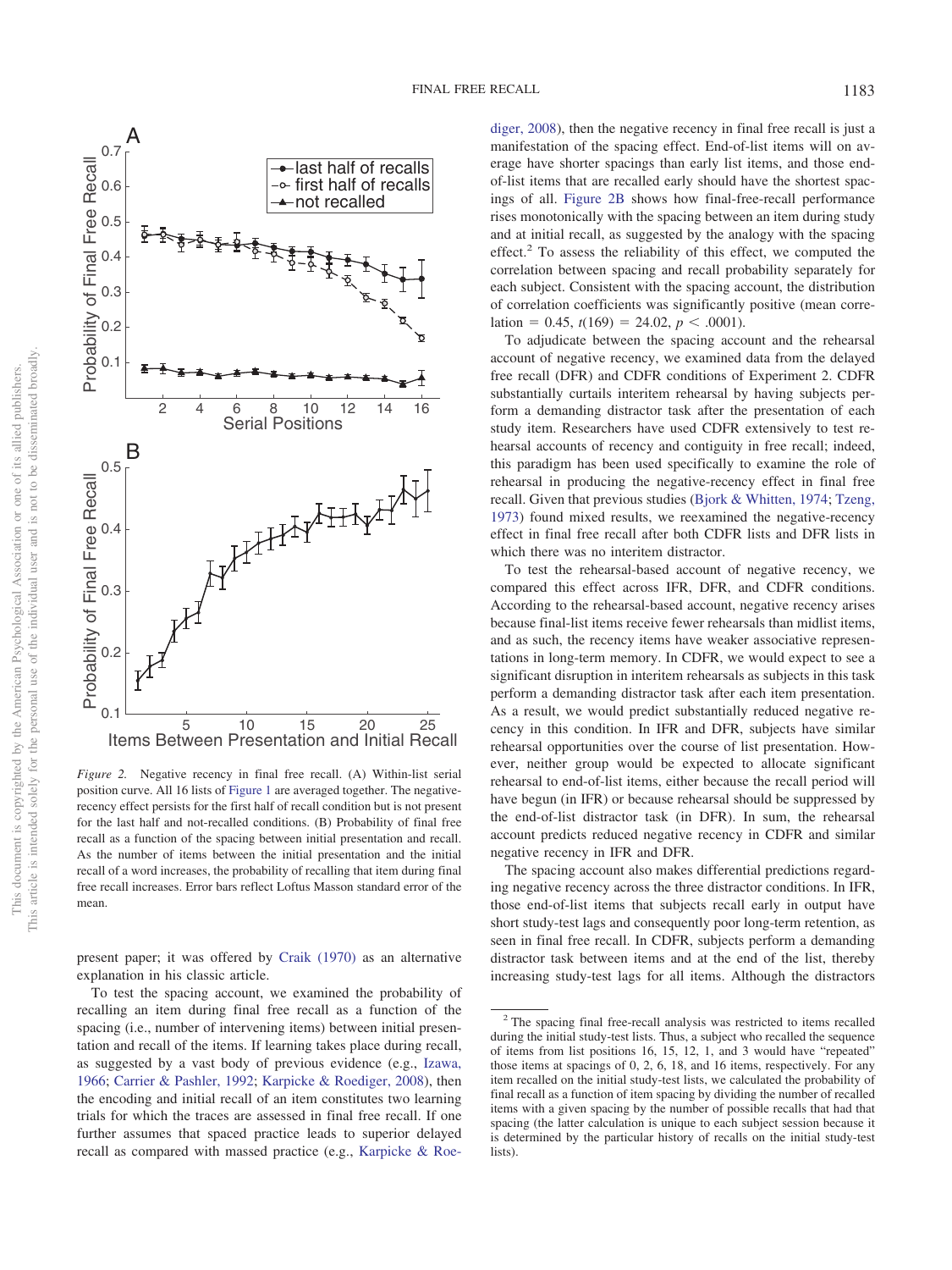should degrade overall recall performance on the initial CDFR test (and they do), successfully recalled items should enjoy a spacing advantage on the final-free-recall test. Because the interitem distractor tasks preserve the relative spacings for all items, the overall negative-recency effect is predicted to be invariant to this manipulation. In DFR, the distractor task also increases the study-test lag for all items, but the absence of the interitem distractors results in a smaller spacing advantage for earlier list items and thus a reduction in the negative-recency effect. The logic here bears a resemblance to the analysis of recency effects in these three conditions. The retention-interval distractor task in both DFR and CDFR makes it harder to remember recent list items; however, the additional interitem distractors in CDFR rescues the recency effect in that condition by reducing interference from the weakened earlier list items.

For each subject, and in each condition, we quantified negative recency by the slope of a regression line fit to recall probabilities for the last seven serial positions. [Figure 3](#page-4-5) compares the negativerecency effect in each of the three distractor conditions and for each of the three initial-recall item categories: early recalls, late recalls, and nonrecalled items. Here we can see that negative recency was greater in the first half of recalls as compared with the last half of recalls in both IFR and CDFR conditions; however, this effect was significantly reduced in DFR. In CDFR, despite having to perform a demanding distractor task between study-item presentations, subjects exhibited a marked reduction in negative recency for those items that were initially recalled in later output positions as compared with those in earlier output positions (paired-sample  $t(142) = 3.027$ ,  $p < .005$ ). This finding argues against a rehearsal-based explanation of negative recency. Rather, the data appear more consistent with the interpretation that negative recency reflects poorer memory for items recalled soon after study because these items are akin to massed items in a spacedpractice manipulation. In DFR, items recalled at the beginning of the recall phase benefit most from the spacing provided by the distractor task, and as such, one would predict a reduction in the negative-recency effect for early recalls in this condition. Indeed, that is what is shown in our DFR data exhibited in [Figure 3.](#page-4-5)

![](_page_4_Figure_4.jpeg)

<span id="page-4-5"></span>*Figure 3.* Negative recency in IFR, CDFR, and DFR. Left panel shows data from IFR (Experiment 1) and right panel shows data from CDFR and DFR conditions of Experiment 2. The magnitude of recency is measured by the slope of the last seven serial positions from the final-free-recall serial position curve for each subject. Error bars reflect  $\pm 1$  *SEM*.

Comparing the slope of the recency effect across CDFR and DFR reveals a small but reliable decrease in negative recency (slope) in the DFR condition (paired-sample  $t(142) = 2.058$ ,  $p = .041$ ).

## **Conclusion**

Investigations of serial position effects in free and serial recall tasks fueled the rise of rehearsal-based accounts of human memory and in particular helped to popularize memory models with two interacting storage systems: a short-term rehearsal buffer and a long-term associative memory. Although subsequent work has shown that continuous-memory models could more parsimonuously explain serial position effects and the dynamics of recall [\(Kahana, 2012\)](#page-5-28), the negative-recency effect has remained a strong pillar of dual-store theory. This phenomenon particularly stood out because it was an unexpected prediction of early rehearsal-based memory models seemingly without precedent in the extensive earlier literature on free recall. Indeed, negative recency seemed so counterintuitive that it was not clear how it could arise from "standard" mechanisms.

However, recent years have seen a renewed focus on the importance of testing and recall as a memory modulator [\(McDermott,](#page-5-29) [Arnold, & Nelson, 2014\)](#page-5-29). Although this was long recognized by scholars of memory, it was widely neglected by both experimentalists and theorists until the dramatic demonstrations by Roediger and colleagues showing how testing effects can be even more potent than study in supporting long-term retention and access to previously experienced items and events [\(Karpicke & Roediger,](#page-5-26) [2008\)](#page-5-26). Furthermore, the spacing effect, first reported in the late 19th century, has joined center stage with the testing effect as a potent modulator of memory encoding. Here we have shown how testing and spacing mechanisms, taken together, provide a very natural explanation of the negative-recency effect in free recall. This idea, first suggested in Craik's classic paper as an alternative account to rehearsal-based models, had been neglected in the intervening years. The spacing account makes a very specific set of predictions concerning the effects of early and late initial recall on the probability of final recall. Using a very large data set from the PEERS study, we were able to test and confirm these predictions. Furthermore, the spacing account makes novel predictions about how the differential negative recency of early and late initial recalls should vary with distractor manipulations as in delayed and continual-distractor tasks. Data from Experiment 2 confirm the predictions of the spacing-testing account of negative recency. Although we cannot entirely dismiss the role of rehearsal in these data, we cannot see any straightforward way that these findings would emerge from dual-store or rehearsal-based models.

### **References**

- <span id="page-4-4"></span>Bjork, R. A., & Whitten, W. B. (1974). Recency-sensitive retrieval processes in long-term free recall. *Cognitive Psychology, 6,* 173–189.
- <span id="page-4-3"></span>Carrier, M., & Pashler, H. (1992). The influence of retrieval on retention. *Memory & Cognition, 20,* 633– 642.
- <span id="page-4-2"></span>Cepeda, N. J., Pashler, H., Vul, E., Wixted, J. T., & Rohrer, D. (2006). Distributed practice in verbal recall tasks: A review and quantitative synthesis. *Psychological Bulletin, 132,* 354 –380.
- <span id="page-4-1"></span>Cohen, R. L. (1970). Recency effects in long-term recall and recognition. Journal of Verbal Learning and Verbal Behavior, 9, 672-678.
- <span id="page-4-0"></span>Craik, F. I. M. (1970). The fate of primary memory items in free recall. *Journal of Verbal Learning and Verbal Behavior, 9,* 658 – 664.